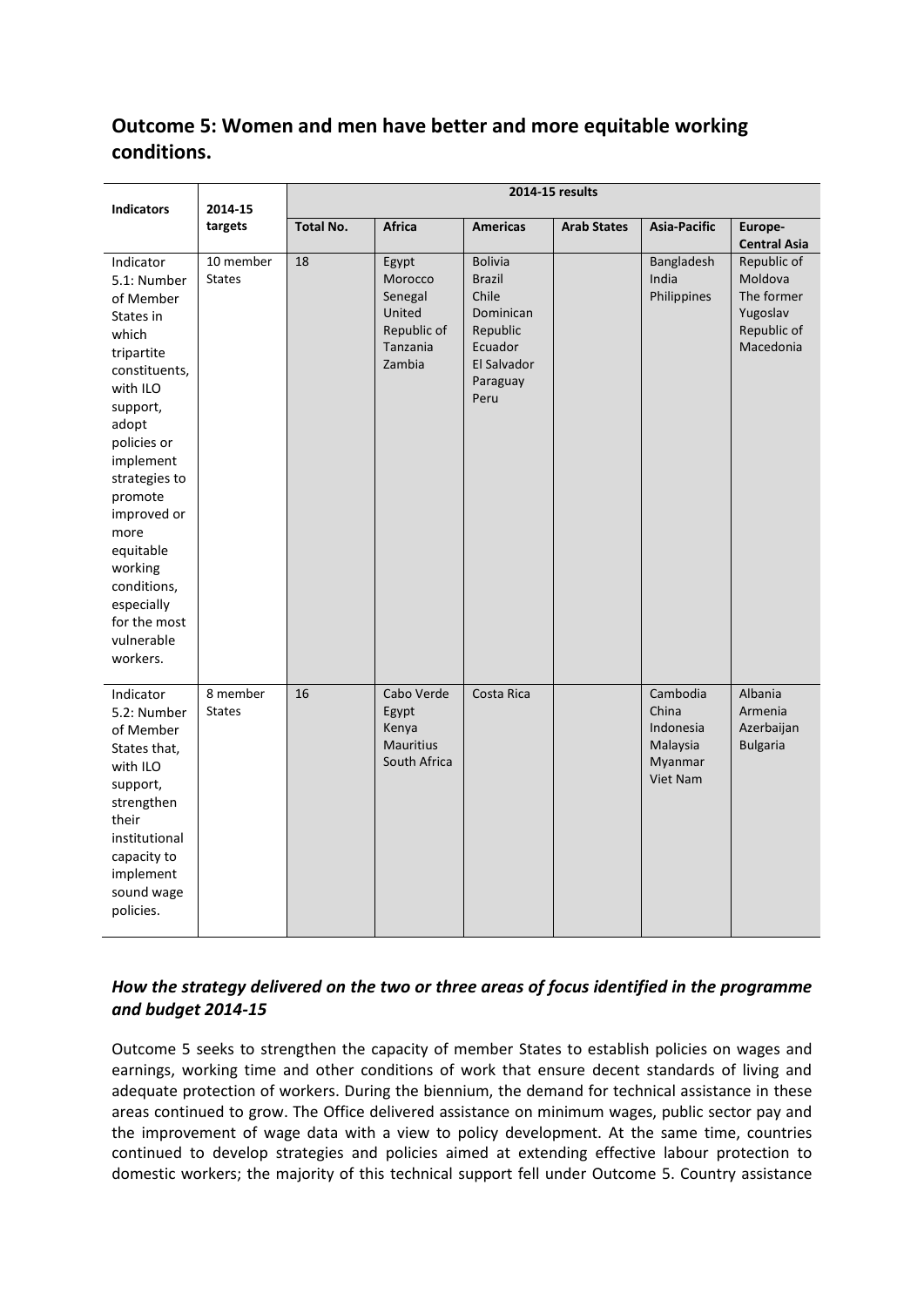was also provided in the areas of working time and maternity protection and research and policy actions on the link between productivity gains and working conditions in small and medium-sized enterprises (SMEs) were carried out in various countries.

#### *How the strategy delivered support to constituents*

The Office's work on wages was strengthened by publication of the 2014/15 edition of the flagship *Global Wage Report: Wages and Income Inequality*. The report showed that wages account for a significant share of household income worldwide and that wage policies play an essential role in reducing inequality, which continues to increase. Analyses of wage trends and policies in the Group of 20 (G20) countries and research on financialization further solidified the ILO's authority on wage trends and policies. Taking stock of the past decade of policy work on minimum wages, the Office also consolidated its knowledge, using its experts to improve and harmonize its policy guidance on minimum wages for constituents and other policy-makers.

The Office's knowledge base and policy tools for the extension of protection to domestic workers have been used in numerous countries across the globe, as well as in regional workshops and ILO Training Centre in (ITC-ILO) courses. They were also disseminated through a knowledge-sharing strategy that built on country-level experience, global consolidation of good practices and knowledge-sharing workshops, technical assistance and peer-to-peer exchanges for constituents. These tools included the extension of social security to domestic workers, dispute prevention and resolution, minimum wages for domestic workers and innovative modalities for collective bargaining. Since issues specific to the domestic work sector arise from a combination of legal exclusion, labour market inequalities and discrimination based on gender, ethnicity, race or migration status, the knowledge and tools gained from work in this sector have proved relevant to the broader challenge of inclusive labour protection and formalization of informal employment.

Follow-up to the Conclusions of the Tripartite Meeting of Experts on Working Time Arrangements continued as requested by the Governing Body in 2012. This work enhanced the ILO's capacity to provide guidance to constituents on the development of working time arrangements that balance workers' needs with firms' performance requirements. The Office's knowledge base was strengthened on key emerging issues, such as new information and communications technologies (ICTs) and their effects on working time and work-life balance; very short and often highly variable hours of work and their effects on both workers and enterprises; and the organization of working time and its implications for workers' well-being and organizational performance in key sectors, such as health services, and in SMEs.

In preparation for the Tripartite Meeting of Experts on Non-Standard Forms of Employment (NSFE), the Office prepared a background report on global trends and regulations in this area; implications for workers, firms and the economy; and policy responses. Further knowledge-building included country studies and thematic studies on the effects of NSFE on firms, occupational safety and health and social protection.

## *How the strategy helped to address gender equality and non-discrimination*

Gender has been mainstreamed into all activities and outputs. On the issue of maternity protection, technical assistance was informed by publication of the report, *Maternity and paternity at work: Law and practice across the world,* which improved constituents' knowledge of legal and actual coverage gaps in maternity protection and the work-family balance in the light of ILO standards and presented research on maternity protection in SMEs and the motherhood pay gap, showing that there is a wage penalty for motherhood over and above the existing wage gap between women and men.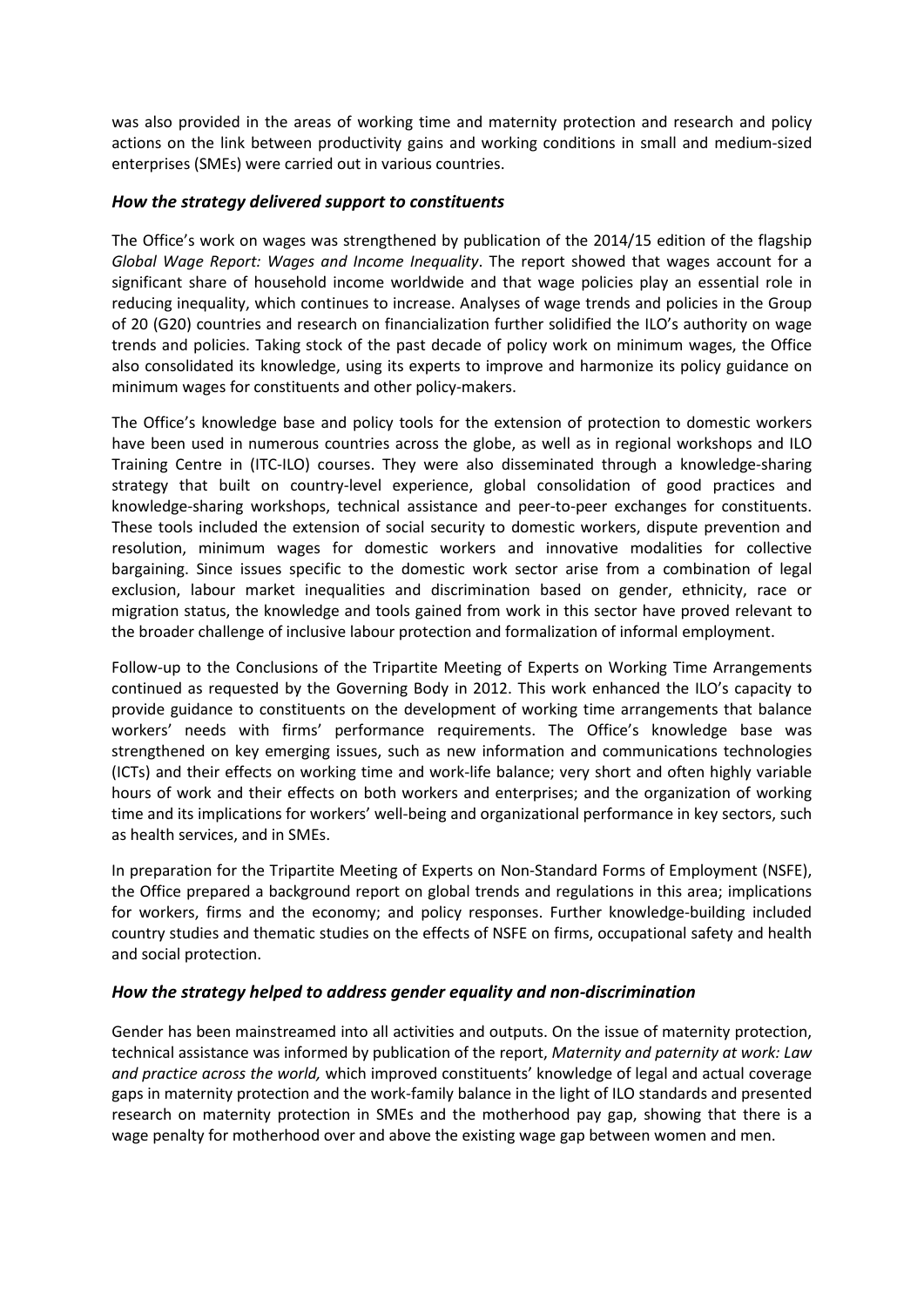The *Global Wage Report 2014/15* and the Office's work on NSFE analysed differences in contractual arrangements and pay between men and women, as well as for other vulnerable groups such as workers in the informal economy and migrants. The analyses of these issues and of working time and maternity protection, together with the tools developed for the domestic work sector, which is dominated by women, helped to establish the knowledge base required for the promotion of gender equality and non-discrimination.

## *Significant external partnerships that have helped in delivering the strategy*

The technical services provided to constituents were also strengthened by publication of a methodology on the quantification of employment protection legislation indicators. This work, in addition to the studies on the minimum wage, was used during the preparation of a World Bank labour regulation manual, helping to improve its coordination with ILO policies. Working time research also benefitted from external partnerships, such as a collaborative project with the European Foundation for the Improvement of Living and Working Conditions (Eurofound).

| <b>Significant outputs</b>             |                                                                                                                                                                                                                                                                                                                                                                                                                                                                                                                                                                                                                                                                                                                                                                                                                                                                                                                              |
|----------------------------------------|------------------------------------------------------------------------------------------------------------------------------------------------------------------------------------------------------------------------------------------------------------------------------------------------------------------------------------------------------------------------------------------------------------------------------------------------------------------------------------------------------------------------------------------------------------------------------------------------------------------------------------------------------------------------------------------------------------------------------------------------------------------------------------------------------------------------------------------------------------------------------------------------------------------------------|
|                                        | The ILO Global Wage Report 2014/15 and its Asia and Pacific supplement, launched in the media<br>٠<br>and at policy events. The report and supplement make use of the ILO Global Wage Database,<br>which was further expanded to include 130 member States. The Report has established the ILO as<br>a credible source of information on wage trends and policies. Both the Report and the<br>supplement were used to guide the provision of technical services designed to strengthen<br>member States' capacity to set wage policies, collect wage-related data and provide related<br>training; the Global Wage Database supported research and policy development work in areas<br>such as minimum-wage fixing. Both the Report and the Database provided input for training on<br>wage policies in which nearly 600 people, half of them from Asia and the Pacific, and from at<br>least 27 member States participated. |
| Knowledge generation<br>and management | J. Berg (ed.). 2015. Labour markets, institutions and inequality: Building just societies in the 21st<br>century (Cheltenham and Geneva, Edward Elgar and ILO). This edited volume influenced research<br>and policy debate on the role of labour market institutions in addressing inequality. It was<br>presented at various international seminars, including those of the International Monetary Fund<br>(IMF) and the Economic Policy Institute, and informed hearings of the Congressional Committee<br>on Education and the Workforce in the United States of America.                                                                                                                                                                                                                                                                                                                                                |
|                                        | A collaborative research project on the use of new ICTs, working time and effects on Workers in<br>$\bullet$<br>15 countries, carried out jointly with Eurofound. These studies strengthened the ILO's knowledge<br>base on a key issue affecting the future of work: how the use of new ICTs is changing where and<br>when work is performed and the effects that these developments are having on working time,<br>work-life balance, individual and organizational performance and workers' health and well-being.                                                                                                                                                                                                                                                                                                                                                                                                        |
|                                        | A study, Maternity and paternity at work: Law and practice across the world, which was launched<br>in the international media and at policy events. The report improved constituents' knowledge of<br>legal and actual coverage gaps in maternity protection and work-family at the global and regional<br>levels in the light of ILO standards. In particular, it informed the Office's support for ongoing<br>efforts to change maternity protection in the Southern African Development Community (SADC)<br>from an employer liability scheme to social insurance in accordance with the Maternity<br>Protection Convention, 2000 (No. 183).                                                                                                                                                                                                                                                                              |
| Upstream policy advice                 | Documents for the Tripartite Meeting of Experts on NSFE, including the background report for the<br>$\bullet$<br>meeting and the final report, which contains conclusions and recommendations. The background<br>report informed the discussions and the final report will guide future technical assistance and<br>policy recommendations on NSFE.                                                                                                                                                                                                                                                                                                                                                                                                                                                                                                                                                                          |
|                                        | A comparative volume on trends for the various pillars of the European Social Model (workers'<br>rights, labour markets, working conditions, social protection, social dialogue, social cohesion and<br>public services) and their effects on different categories of workers. This joint ILO-European-<br>Commission project led to a tripartite conference with more than 100 participants from 30<br>countries and to the development of a new Council of Europe resolution on the future of the<br>European Social Model.                                                                                                                                                                                                                                                                                                                                                                                                |
| Capacity development                   | ILO policy guide on minimum wage fixing. The policy guide provides a compilation of ILO policy<br>$\bullet$<br>advice and best practices on minimum wages. It was used in a wage training programme offered<br>in Bangkok in October 2015 and will continue to be used to guide policy advice and training                                                                                                                                                                                                                                                                                                                                                                                                                                                                                                                                                                                                                   |